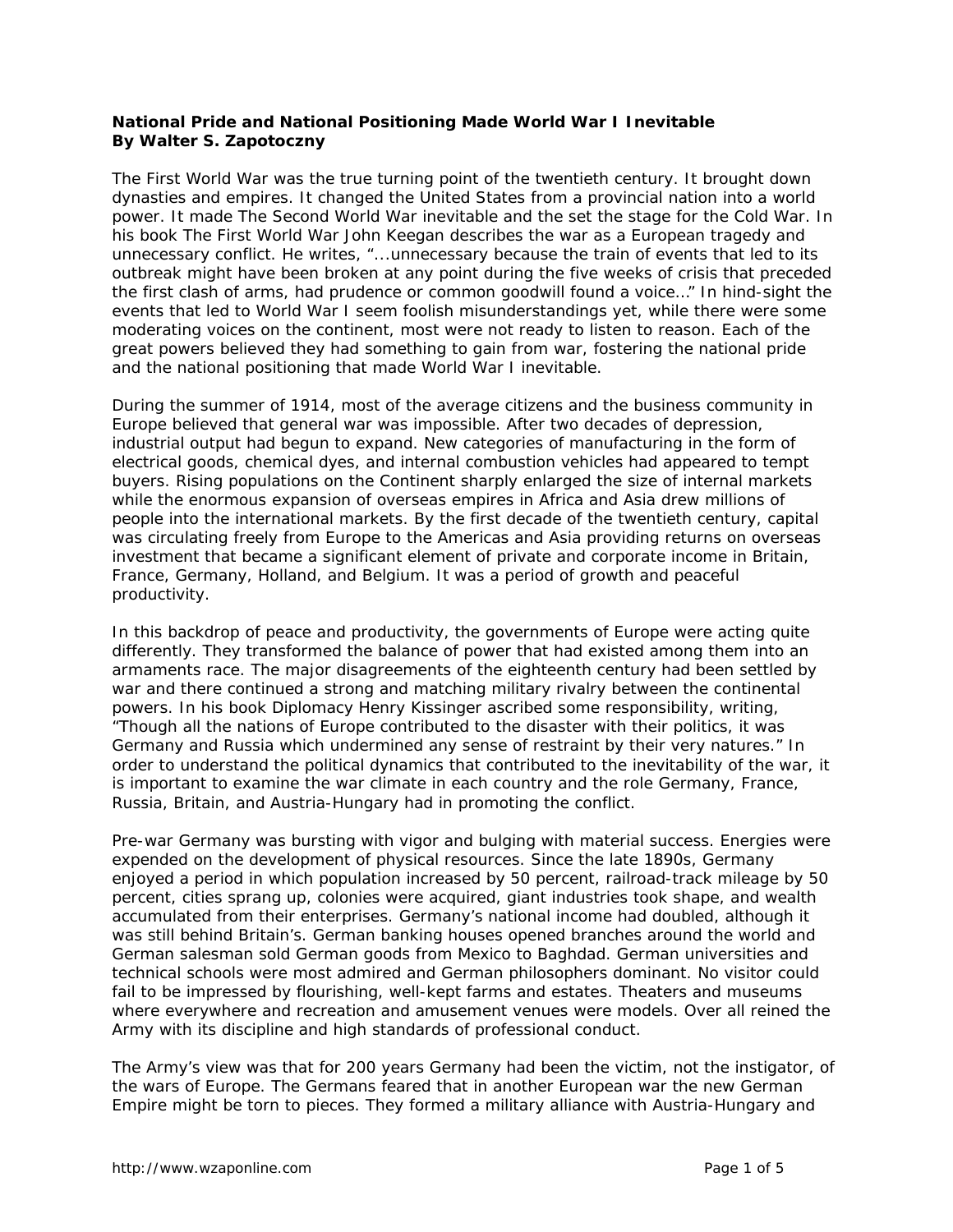later added Italy. This alliance lasted until the First World War. German businessmen began to challenge the British in their traditional markets and other European states began to gravitate to Berlin and a friend of their interests. The German people felt they needed and deserved an acknowledged supremacy like that of the British. Trying to achieve absolute security for their country, German leaders adopted a belligerent attitude threatening every other European nation causing them to organize coalitions designed for their own protection. Kissinger offers an explanation for Germany's behavior:

> The reason German statesmen were obsessed with naked power was that in contrast to other nation-states, Germany did not posses any integrating philosophical framework. Bullying tactics seemed to Germany's leaders the best way to bring home to their neighbors the limits of their own strength and presumably, the benefits of Germany's friendship.

Believing that its neighbors were preparing for war, German military plans became more designed around preemptive actions.

The pre-war mood in France was very different then what existed in Germany at the time. Emerging as the Third Republic after 1871, France had revived, prospered and acquired and at the time a new empire. On the hundredth anniversary of the Revolution, they elected the tallest structure in the world, the Eiffel Tower. In political life the nation was at odds with itself, annoyed from within by the un-reconciled adherence to an aristocratic social and political system of the past, and oppressed from without by the superior strength of Germany and the sense on unfinished war between them. They yearned for the regaining of the Alsace-Lorraine region, lost after the Franco-Prussian War of 1870, without the means to achieve it. In the eyes of the people the Army was above politics. It was the nation. It was France and represented the greatness of France. France had been the greatest military power in Europe until the rise of Prussia. By 1914, under the shadow of Germany, the Army was both the defender of the nation and the instrument the regaining of the Alsace-Lorraine. Men lifted their hats when the colonel and the colors at the head of a regiment marched by. Many believed it was the means of restoring, someday, the national glory. All European armies by 1904 had military plans, notable in most cases for their inflexibility and France was no different. The French plan called for an advance with all forces united to the attack on the German armies into the Lorraine region. The Russians, allied with France, had accepted by 1910 that Germany would be the chief enemy. By 1912, the Russians promised France that if it were attacked by Germany, Russia would attack Germany with 800,000 men.

Russia's vastness and her persistence worried Europe. Throughout numerous crises, a reasonable settlement often seemed well within Russia's reach. Yet Russia always preferred the risk of defeat to compromise. This had been true in the Crimean War of 1854, the Balkan War of 1875-78, and prior to the Russo-Japanese War of 1904. Russia seemed driven to expand by a pace all its own. Many thought they were only containable by the development of superior force and by defeating them in war. Russia seemed to belong partly to Europe and partly to Asia. Russian leaders were generally impatient with appeals to stability and prone to resorting to war if their demands were not met. In European forums, Russia would listen to the arguments on behalf of the balance of power but did not always abide by agreements made. For example, the nations of Europe had always maintained that the fate of Turkey and the Balkans had to be settled by the international conference. Russia invariably sought to deal with this question unilaterally and by force. Russia expected Europe to look the other way and felt hurt when it did not.

In 1908, the Russian-Austrian detente in the Balkans came to an end when the government in Vienna exploited the confusion caused by the Young Turk revolution by annexing Bosnia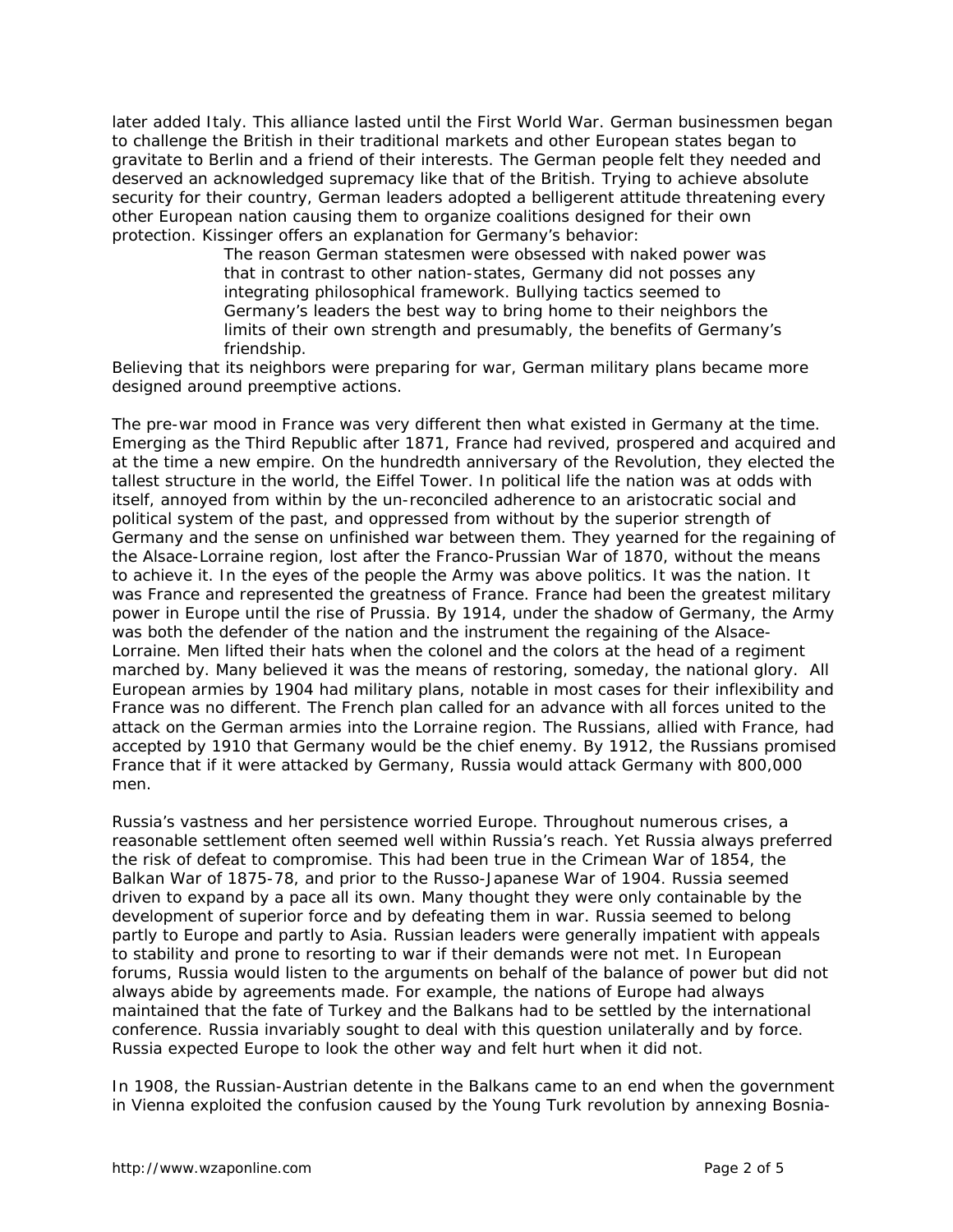Herzegovina. Austria's borders penetrated deep into the Balkan interior. There was talk of Russia and Austria drifting towards war. Russia, however, felt itself weak after the Russo-Japanese War, while Britain and Germany were quietly in agreement that the troubles in the Balkans might be of some use in promoting Anglo-German cooperation in Europe. Russia adopted a policy of encouraging all Balkan states, including the Ottoman Empire, to enter into alliances which would function as a system of collective security against further Austrian infringement. Fearing the possibility of being isolated and left out of any strategic decisions Russia had allied itself with France and agreed to war plans against German and Austria-Hungary. The Russia's destiny became tied to that of France after they realized that if France fell to Germany, the Russians had little hope of holding out against the combined armies of Germany and Austria-Hungary.

By the turn of the century Europe was divided into two opposed camps, the German-Austrian-Italian against the Franco-Russian. For a time it seemed that this rigid division might soften. Germany, France, and Russia cooperated in the Far Eastern crisis of 1895 to stem the expanding power of Japan. All were anti-British at the time of Fashoda incident in 1898 and at the end of the Boer War in 1902. Germany and France outlined pictures of a Continental league against the global domination of England and its empire. A new kind of race began to emerge with the naval competition between Germany and Great Britain. British sea power for two centuries had been successful and the foundation of their greatness. They believed that in the long run sea power must always choke off and ruin a power operating on land. Beginning in 1898 the British began to be concerned with the German naval program. The Germans insisted that they must have a navy to protect their colonies, secure foreign trade and for the general purposes of their greatness. The subsequent naval race produced a sense of profound insecurity in Britain. Slowly and cautiously they emerged from their diplomatic isolation and by 1907 England, France, and Russia were acting together against German tactics. There was no issue likely to turn Great Britain into an adversary as a threat to its command of the seas. Yet this was precisely what Germany undertook. Germany managed to add Great Britain to its growing list of adversaries. England had no choice but to resist Germany who was already in possession of the strongest army in Europe and who began aiming for parity with Great Britain on the seas.

By 1914 Austria-Hungary had lost faith in the international order established at the Congress of Vienna in 1815, whose strength had prevented major war on the continent for a century. Austria-Hungary was a power in decline since her defeat at the hands of Prussia in 1866. Their main foreign policy goals were to gain land in the Balkans at the expense of Turkey and to prevent the growth of South Slav nationalism undermining her Empire. She viewed with considerable unease the growth of Serbian power in the Balkans. Serbia was seen as the major threat to the unity of the Empire as there was a large Serbian minority in the Empire. Austria-Hungary was a sprawling empire in central Europe. It was made up of people of different ethnic groups to include Germans, Czechs, Slovaks, Serbs and many others. Each group had its own customs and language. Many of these groups wanted independence from Austria-Hungary. In the north the Czech people wanted to rule themselves. The Slav peoples in the south-west wanted their own state. The Serbs living in the south wanted to be joined to the neighboring state of Serbia. By 1914 the main concern of the Emperor of Austria-Hungary was how to keep this fragmented empire together. Austria-Hungary also faced problems from neighboring states. Its newly independent neighbor Serbia was becoming a powerful force in the Balkans. Austria was very anxious about it possibly becoming stronger. Its other neighbor Russia supported the Serbs, and had a very strong army, which also worried Austria-Hungary.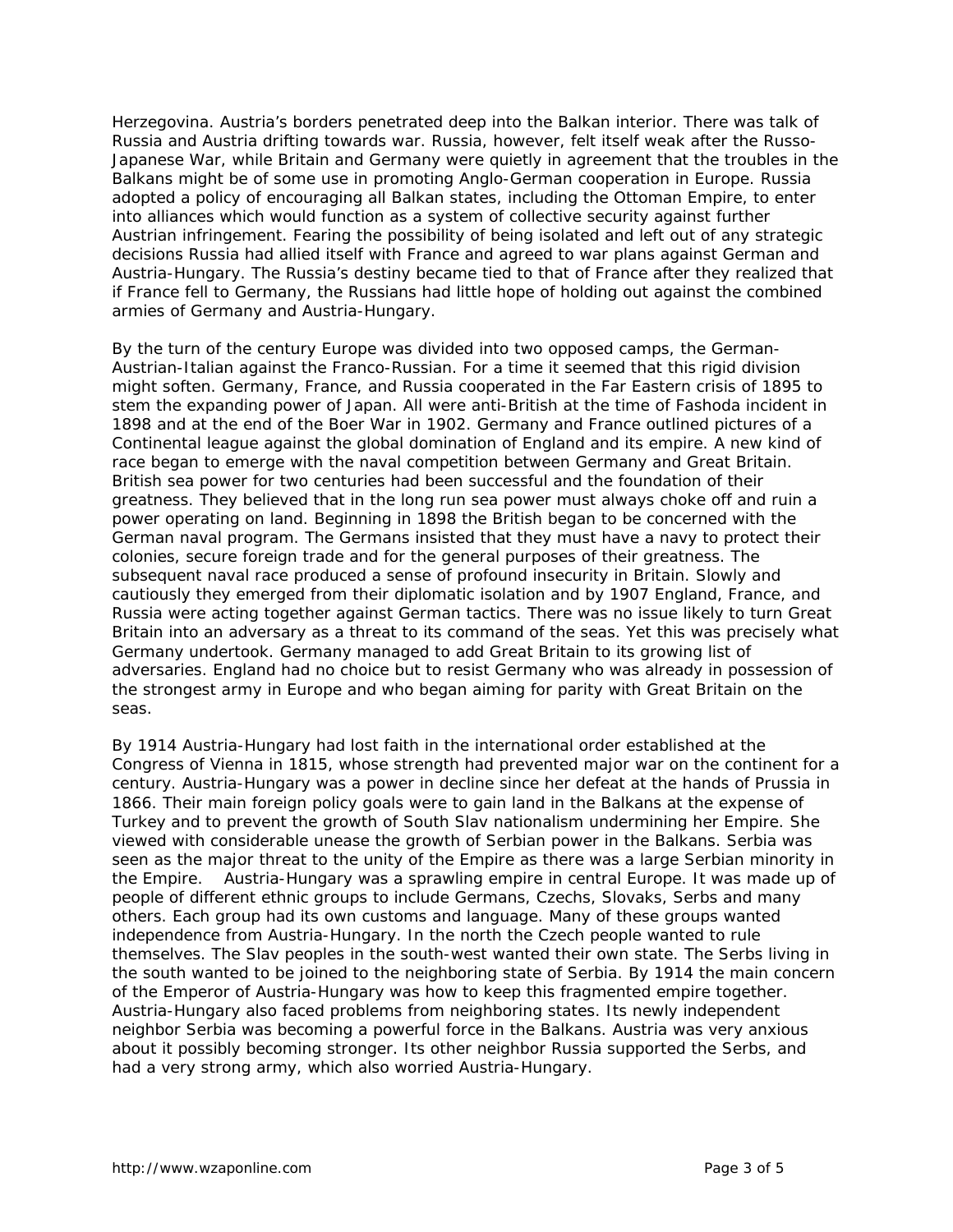After the assassination of Franz Ferdinand on June 28, 1914 in Sarajevo, the Austrians, armed with the German Kaiser's unqualified promise of support, felt they had to act against Serbia. Sure of Serbia's involvement on the assassination on July 7, 1914, Austria-Hungary's council of ministers was assembled to discuss measures to put an end to Serbia's intrigues once and for all. Much of the discussion focused of the idea that Serbia should be presented with a set of demands. Most of the council members agreed that diplomatic success alone would be a sign of weakness so the demand on Serbia must be hard so their refusal would be certain, this way they could be punished. Given this climate, there are some who believe that World War I was not inevitable. They believe that should cooler heads have prevailed the tragedy could have been inverted. Henry Kissinger writes:

> There was still a chance to avoid catastrophe because there were actually few issues that justified war dividing the alliances. No other member of the Triple Entente would have gone to war to help France regain Alsace-Lorraine; Germany, even in its exalted frame of mind, was unlikely to support an Austrian war of aggression in the Balkans. A policy of restraint might have delayed the war and caused the unnatural alliances gradually to disintegrate, especially as the Triple Entente of Britain, France and Russia, had been forged by fear of Germany in the first place.

Although none of the countries could foresee the full extent of the ordeal that lay before them, not even the Germans believed that war would be easy or without significant damage. They all, however, believed they had more to gain from war than peace.

For Germany and Austria-Hungary there was a lot to be gained by war. The domination of the Balkans and perhaps the Middle East was at stake. The final reduction of France to a position from which she could never again pose a military threat were high on their list. The establishment of a position on the Continent that would enable Germany to compete on equal terms with England and attain the status of world power was perhaps Germany's top goal. These goals appeared perfectly feasibility in July 1914. In September, when the program of their war aims was drafted, it looked as if their goals were achievable. The opportunity must have seemed too good to miss in the self-confident Germany at the time.

In Russia, the ambitions for Balkan expansion and the recovery of Constantinople, which had been checked in 1878 and again in 1885, were far from dead. A serious consideration for Russia remaining at peace would mean abandoning Serbia and all the gains of the past five years, and watching the Central Powers establish and consolidate an unchallengeable dominance in southeast Europe.

As for France, a successful war would certainly remove a major threat to their security. The advantages to be gained by war did not enter into their calculations whereas the perils of remaining at peace eventually did. The French government took little comport from the long-term advantages to be gained from the growth of Russian military power and paid little heed to the consequent advisability of postponing the issue until 1917. It was more conscious of its immediate weakness in the face of the growing German army.

To the British government, comprised largely of men to whom the whole idea of war was antipathetic and who were responsible to a parliamentary party deeply suspicious of militarism and of Continental involvement, there appeared nothing to be gained by war. In this atmosphere Britain came to two conclusions. The first was that if France and Russia defeated Germany unaided, the two victors would regard Britain with hostility and contempt. The second was that if Germany won and established a Continental hegemony, Britain would face a threat to her security unknown since the days of Napoleon.